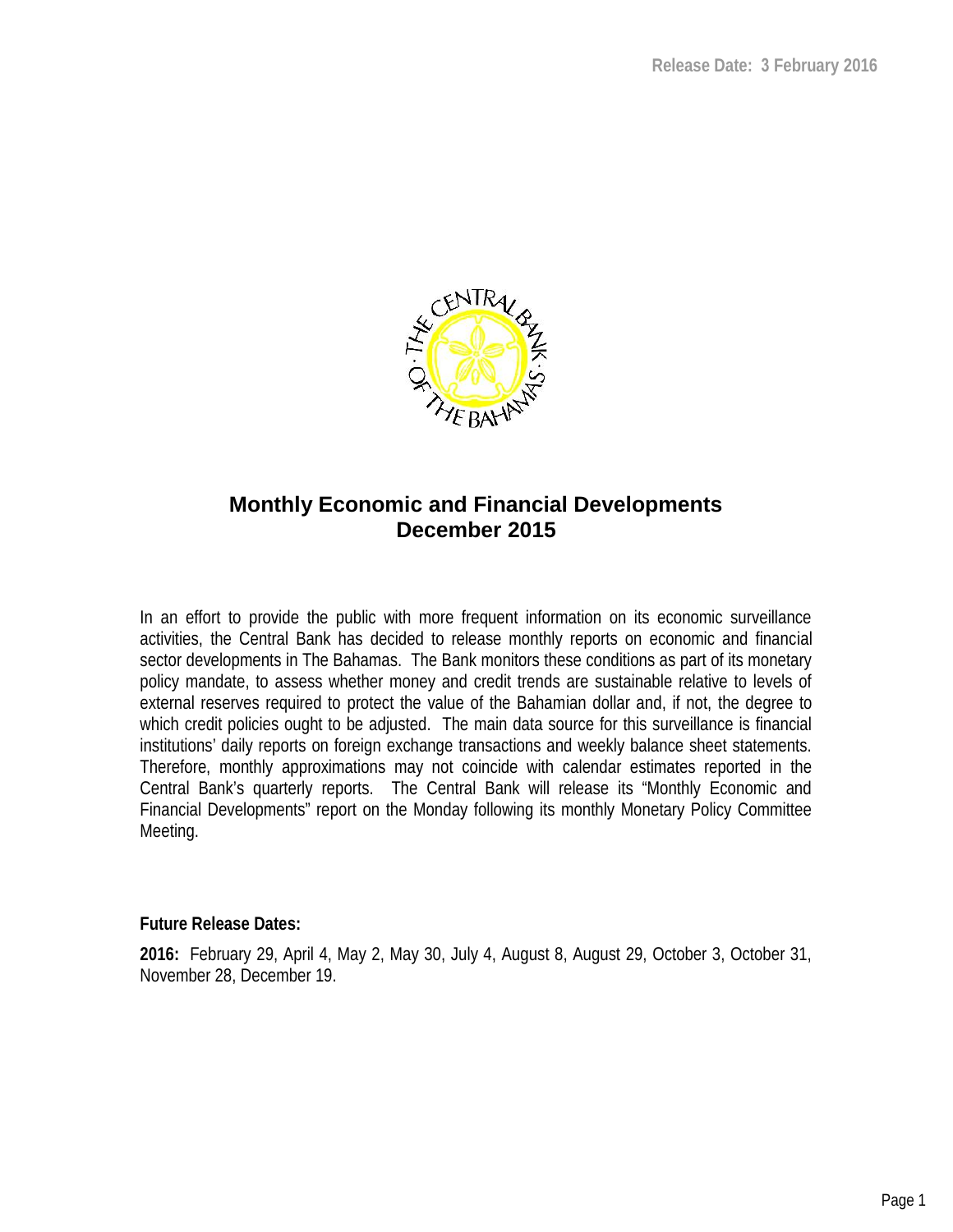## **Monthly Economic and Financial Developments December 2015**

#### *1. Domestic Economic Developments*

Preliminary indicators suggest that the mild growth in the domestic economy was maintained during the month of December, mainly reflecting modest gains in tourism sector output, while foreign investment projects continued to support construction activity. Although an improvement from the previous year, employment conditions deteriorated in the six months to November, owing to the retrenchment of workers from the Baha Mar project and return of previously discouraged workers to job search activity. Inflationary pressures remained well contained, due to the sharp falloff in global oil prices. Buoyed by netinflows from the Value Added Tax (VAT), the fiscal deficit contracted over the first five months of FY2015/16, while monetary sector developments in December were dominated by the receipt of proceeds from Government's external loan, which supported the modest gain in external reserves, although a reduction in commercial banks' Treasury bill holdings led to a decline in broad liquidity.

Initial data from the Ministry of Tourism showed that output in the sector expanded modestly during the first ten months of 2015, as improving economic conditions in several source markets supported the rise in the high value-added air segment by 4.5% to 1.2 million, in line with the previous year's growth. However, total visitor arrivals fell by 3.1% during the review period, a reversal from a 3.5% increase in the prior year, reflecting a decline in the dominant sea segment by 5.3% to 3.8 million, vis-à-vis 2014's 3.2% expansion.

By major port of entry, the total number of visitors to New Providence declined by 8.0% to 2.7 million, compared to a 2.3% uptick in the preceding year. This outturn reflected a fall in the sea segment by 11.5% to 1.8 million, which outpaced the marginal 0.4% rise in air arrivals to 0.8 million. Further, total visitors to the Family Islands contracted by 5.9% to 1.5 million, a turnaround from the 8.5% gain registered in the previous year, as the number of sea passengers contracted by 7.6% to 1.3 million, outpacing the 8.8% increase in the air segment to 0.2 million. In contrast, total visitors to Grand Bahama rebounded by 25.0% to 0.8 million, after a 2.4% contraction in the prior year, with increased airlift and higher room capacity spurring the 30.4% surge in air arrivals to 0.1 million, while the sea component expanded by 24.0% to 0.7 million.

In line with the gain in air visitors, provisional data from the Bahamas Hotel & Tourism Association showed that total room revenue for a sample of resorts in New Providence advanced by 3.0% during the eleven months of the year. Supporting this outturn, the average occupancy rate rose by 2.5 percentage points to 69.2%, while the average daily room rate firmed by 5.9% to \$248.26.

The Department of Statistics' Labour Force survey results showed thatsince reaching a peak in 2011, the unemployment rate has remained within a narrow band of between 14.0% and 16.0%. The latest data for the six months to November 2015, noted that the jobless rate rose by 2.8 percentage points to  $14.8\%$  although lower than the 15.7% rate recorded a year earlier—reflecting the layoff of 2,000 Baha Mar employees and a 30.0% reduction in previously discouraged workers who have resumed job search activities. The jobless rate remained highest among the young persons (15-24) category at 30.0%.

A breakdown by major market showed that the unemployment rate in New Providence rose to 15.9% in November from 12.0% in the prior six-month period, while the rate in Grand Bahama grew by 1.3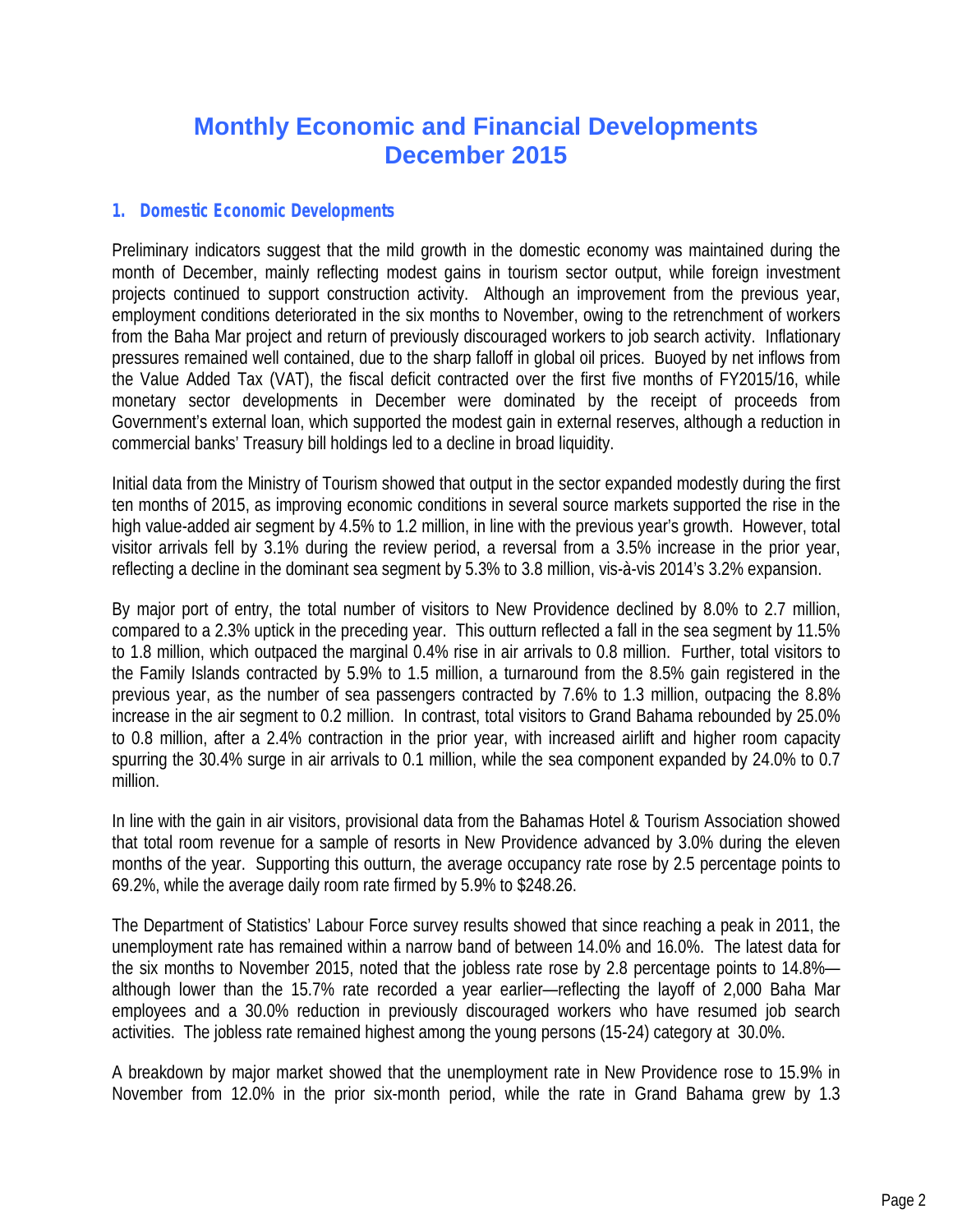percentage points to 14.2%. In contrast, decreased unemployment in Abaco led to the corresponding rate falling by 2.5 percentage points to 9.7%.

Domestic inflation for the twelve months to September, as measured by the All Bahamas Retail Price Index, rose by 52 basis points to 1.64%, relative to the comparable period of 2014. This outturn reflected accelerated price gains for health, recreation & culture, and furnishing, household equipment & maintenance, of 9.2 percentage points to 11.2%, 5.3 percentage points to 8.4%, and 4.9 percentage points to 5.6%, respectively. Similarly, higher inflation rates were noted for communication (by 3.0 percentage points to 3.7%), clothing and footwear (by 2.9 percentage points to 4.2%), restaurant & hotels (by 2.6 percentage points to 4.7%), education (by 2.4 percentage points to 4.9%), food & non-alcoholic beverages (by 2.3 percentage points to 4.2%), and alcohol beverages, tobacco & narcotics (by 1.0 percentage point to 7.2%). In addition, the decline in the housing, water, gas electricity and other fuels component—the most heavily weighted item on the index—tapered by 46 basis points to 0.3%. In a slight offset, the downward trajectory in global oil prices contributed to the 4.0% falloff in transportation costs, compared to a similar gain a year earlier, while cost increases in miscellaneous goods and services narrowed significantly to a mere 0.6%.

Reflecting the direct impact of the significant fall in global crude oil prices, domestic energy costs moved lower during the review month. In particular, the Bahamas Electricity Corporation's fuel charge fell by 11.2% month-on-month, in December, to 8.91 cents per kilowatt hour (kWh) and by 62.1% on an annual basis.

The Government's overall deficit was approximately halved to \$134.1 million during the first 5 months of FY2015/16. Reflecting reforms, including the rebalancing of revenue sources and the broadening of the tax base with the introduction of VAT, revenue expanded by \$209.2 million (39.8%) to \$735.5 million, countering the \$64.9 million (8.1%) increase in aggregate expenditure, to \$869.6 million. Specifically, tax revenue rose by \$202.3 million (44.7%) to \$655.1 million, with VAT revenue totaling \$271.4 million. Tariff rate reductions in the context of VAT resulted in decreased collections on international trade and transactions by 13.6% to \$216.9 million, with both import duties and excise taxes lower by \$17.6 million (13.6%) and \$9.0 million (8.3%), respectively. Further, selective taxes on services fell by \$7.4 million to \$10.2 million, as the reform eliminated hotel occupancy taxes of \$15.2 million; however, the initial licensing fees from the legalization of web-shop gambling raised gaming revenues by \$7.8 million. The composition of revenue from real estate conveyances also shifted predominantly to VAT, with stamp taxes correspondingly reduced by \$29.5 million (69.7%). Meanwhile, non-tax inflows also firmed by 13.9% to \$80.3 million, supported by dividend payments from the Bahamas Telecommunications Company (BTC).

The expenditure growth also incorporated major classification shifts to recognize flows to public corporations as direct budgetary assistances, rather than capital transfers and loans. Current payments rose by 15.1% to \$794.0 million, due mainly to a \$77.2 million (24.4%) expansion in transfer payments to \$393.8 million. This captured significant outlays classified last year as net lending to public corporations (\$33.4 million). In addition, increased incentives and support for tourism activities elevated subsidies by \$20.3 million (15.9%) to \$148.1 million. In addition, government consumption expenditure increased by 7.3% to \$400.2 million, amid higher spending on goods and services by \$16.6 million (15.9%) and wages & salaries by \$10.4 million (3.9%). However capital expenditure contracted by 7.5% to \$73.6 million, as the \$14.2 million (74.4%) reduction in the 'other' asset purchases, overshadowed the \$4.5 million increase in land acquisitions.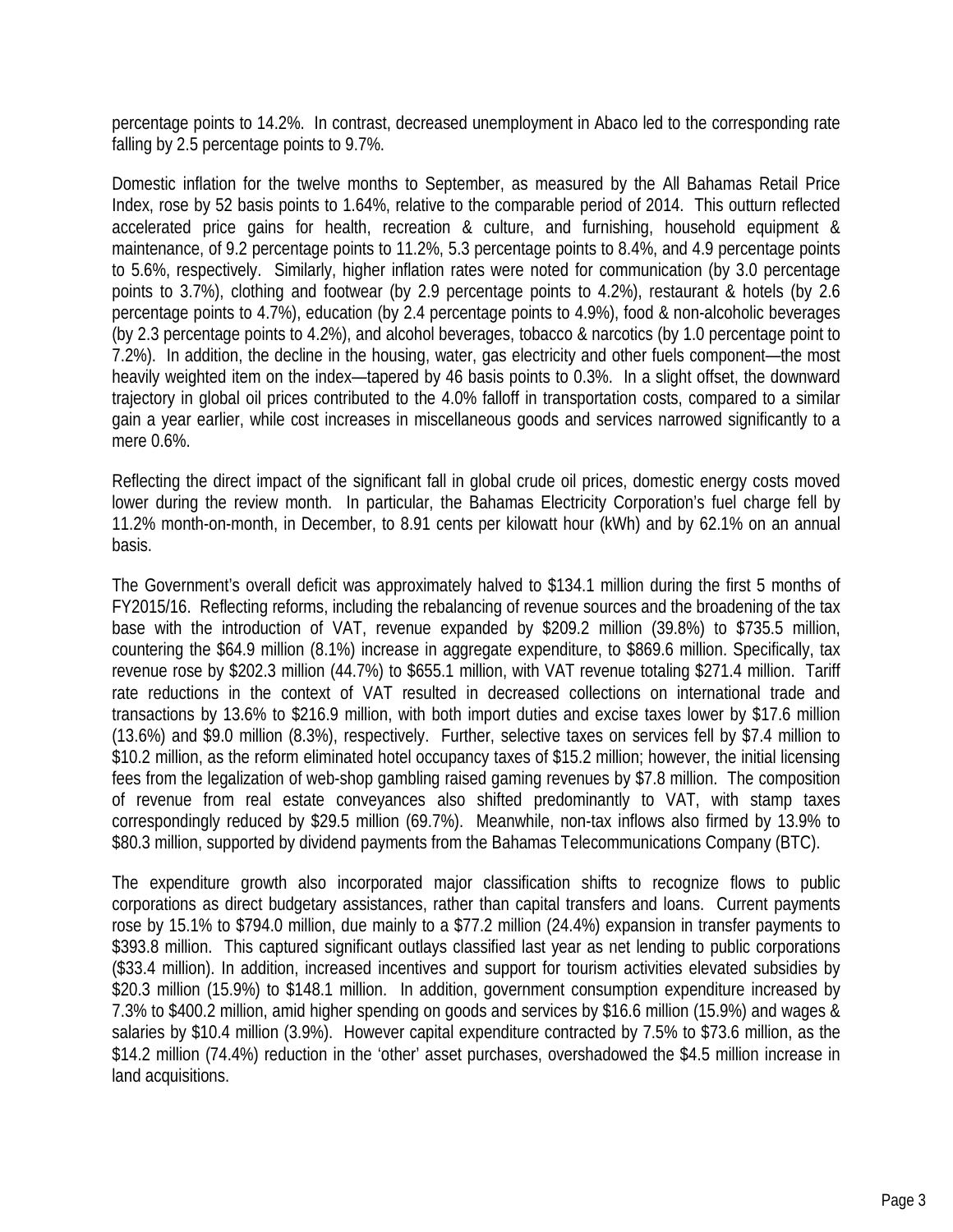#### *2. International Developments*

Developments within the global economy continued to be characterized by the uneven pace of growth across both developed and emerging markets, as gains in the United States were offset by the softness in Asia, while the recovery in Europe remained fragile. As a result, most of the major central banks maintained their highly accommodative monetary policy measures, with the exception of the Federal Reserve, which began the process of policy tightening.

Preliminary data showed that the growth in the United States' economy tapered to 0.7% in the fourth quarter, from 2.0% in the prior three-month period, as the expansion in consumer spending slowed and both residential fixed-investment and exports contracted. In addition, retail sales fell in December, compared to a 0.2% increase a month earlier. Housing market indicators were mixed over the review period, with the number of completions rising by 5.6%; however, building permits issued—a forward looking indicator—and housing starts fell by 3.9% and by 2.5%, respectively. Labour market conditions continued to improve, with the jobless rate unchanged at 5.0%, as increased employment in the professional & business services, health care and construction fields contributed to a 292,000 expansion in non-farm payrolls. Amid the persistent downward trajectory in oil costs, average consumer prices fell slightly by 0.1% in December. Given the improving employment conditions and relatively modest downside risks to economic growth, the Federal Reserve raised the target range for its key federal funds rate for the first time in 9 years, from 0.00%-0.25% to 0.25%-0.50% and the discount rate by 25 basis points to 1.0%.

Economic conditions in the major European markets improved modestly during the review period, as real output in the United Kingdom firmed by 0.5% in the fourth quarter, following a similar 0.4% increase recorded in the prior period. Further, retail sales rebounded by 1.7% in November, after a 0.6% contraction a month earlier, benefiting from a fall in average store prices. In the external sector, the trade deficit narrowed on a monthly basis by £0.3 billion to £3.2 billion, largely attributed to lower oil imports. In contrast, declines in the manufacturing, mining & quarrying, and electricity & gas sectors resulted in a 0.7% reduction in production, a reversal from a slight 0.1% uptick in October. Given the improving economic conditions, the unemployment rate contracted by 10 basis points to 5.1% during the three-months to November; an additional 267,000 jobs were created in predominately the professional and construction sectors. Further, consumer prices rose marginally by 0.2% over the year. The euro area showed signs of growth during the review period; however, the performance of several member states remained weak. Supported by gains in financial indicators, the Leading Economic Indicators Index (LEI) firmed slightly by 0.5% in November, following a similar rise in the previous month; however, retail trade decreased by 0.3%, extending the prior month's 0.2% falloff, and industrial production softened by 0.7%, a turnaround from October's 0.8% improvement. The region's jobless rate declined by 10 basis points to 10.5% in November—the lowest level in four years. Amid the sharp fall in oil costs, average consumer prices remained relatively unchanged in December, after a 0.1% decline in the prior month. In monetary developments, the Bank of England maintained its highly accommodative policy stance, while the European Central Bank strengthened efforts to stimulate euro zone economies by reducing the key interest rate on its deposit facility by 10 basis points to an historic low of 0.30%, while leaving rates on both its main refinancing operations and marginal lending facility unchanged at 0.05% and 0.30%, respectively.

Economic conditions in Asia remained relatively subdued, weighed down by the deceleration in China. The country's output growth tapered by 10 basis points on a quarterly basis to 6.8% in the final three months of the year—the slowest pace of expansion since 2009. Further, the rise in retail sales moderated by 30 basis points to 0.8% in December, while industrial production firmed by 0.4%, following a 0.6% advance in the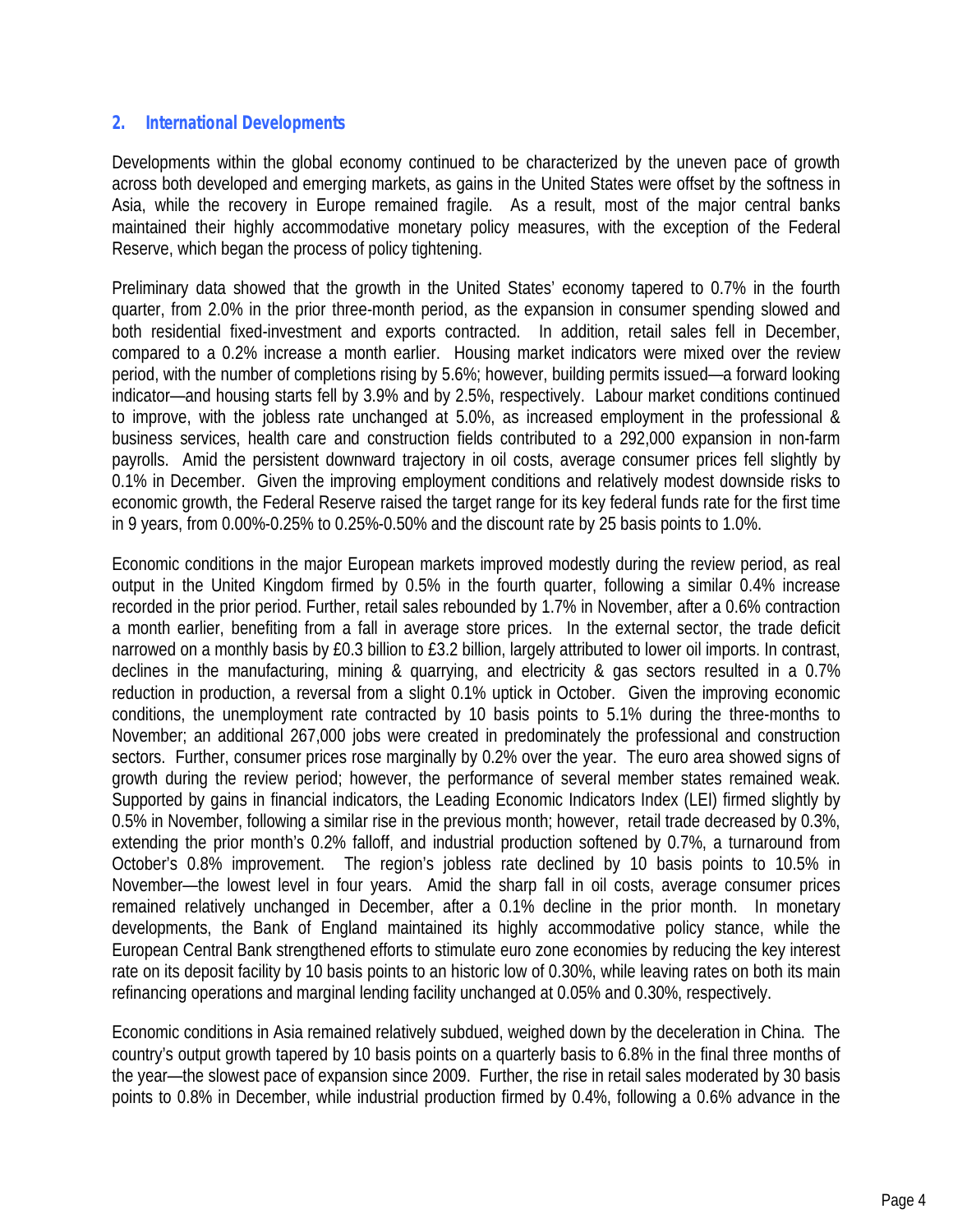prior month. Buoyed by an increase in food costs, consumer prices edged up by 0.5%, after stabilizing in the previous period. In Japan, industrial production fell by 0.9% in November, a reversal from a 1.4% expansion in the prior period, reflecting declines in the commercial machinery, chemical, and electronic parts & devices industries. In addition, after recording its first surplus in seven months during October, the trade balance slumped to a deficit of ¥381.3 billion, amid weak global demand, which pushed exports down by 8.6%, eclipsing the 1.2% drop in imports. In this environment, the unemployment rate firmed marginally by 20 basis points to 3.3%, while deflationary conditions persisted, with consumer prices declining by 0.3%, extending October's slight 0.1% softening. On the monetary front, the People's Bank of China maintained its accommodative monetary policy stance, while the Bank of Japan held its main monetary stimulus target unchanged, and also lengthened the average maturities of its government bond purchases from 7-10 years, to 7-12 years.

Despite a slight decrease in OPEC's oil production by 0.21 million barrels per day (mb/d) to 32.18 mb/d, sustained weakness in oil demand and excess supply resulted in the price of crude oil slumping by a further 18.3% to \$36.53 per barrel in December—the lowest level in over seven years. Similarly, precious metals prices declined over the review period, as the cost of both silver and gold narrowed by 1.6% and 0.3% to \$13.86 and \$1,061.42 per troy ounce, respectively.

Declines were recorded for most of the major equity markets during the review month, reflecting in part the adverse effects of the slide in oil prices on the shares of domestic energy producers. Specifically, in Europe, France's CAC 40, Germany's DAX and the United Kingdom's FTSE 100, retreated by 6.5%, 5.6% and 1.8%, respectively, while declines were also noted for the United States' Dow Jones Industrial Average (DIJA) (1.7%) and the S&P 500 (1.8%). In Asia, Japan's Nikkei 225 contracted by 3.6%, while, China's equity markets remained volatile, as the SE Composite rose modestly by 2.7% on this occasion.

Currency market developments were mixed over the review period, as the United States dollar firmed relative to the Canadian dollar by 3.5% to CAD\$1.3832, the British pound by 2.2% to £0.6786, and the Chinese Yuan by 1.5% to CNY6.4935. In contrast, the dollar depreciated against the euro, the Swiss Franc and the Japanese Yen, by 2.7%, 2.6% and 2.5% to €0.9211, CHF1.0020 and ¥120.06, respectively.

#### *3. Domestic Monetary Trends December 2015 vs. 2014*

Liquidity in the banking sector contracted in December, mainly reflecting the combined effects of a reduction in commercial banks' holdings of Treasury bills and a build-up of Government deposits at the Central Bank. As a result, banks' excess liquid assets fell by \$25.1 million to \$1,314.4 million, a reversal from a \$13.9 million gain a year-earlier, while excess reserves—a narrow measure of liquidity—firmed marginally by \$3.3 million to \$489.4 million, a turnaround from the previous year's \$8.5 million reduction.

Buoyed mainly by the receipt of net proceeds from the Government's borrowing activities, external reserves rose modestly by \$6.2 million to \$808.4 million, a slowdown from the tourism-led \$42.6 million build-up in 2014. In the underlying developments, the Central Bank's net foreign currency transactions with commercial banks were approximately balanced, compared to a net purchase of \$39.7 million a year ago, while banks' net sales to customers totaled \$9.8 million. Comparatively, the Bank's net purchase from the public sector of \$9.2 million contrasted with a marginal, \$0.4 million net sale in the preceding year.

The contraction in Bahamian dollar credit tapered to \$35.0 million, from \$99.7 million in the previous year, as the decline in net claims on the Government narrowed to \$15.9 million from \$96.5 million in 2014, when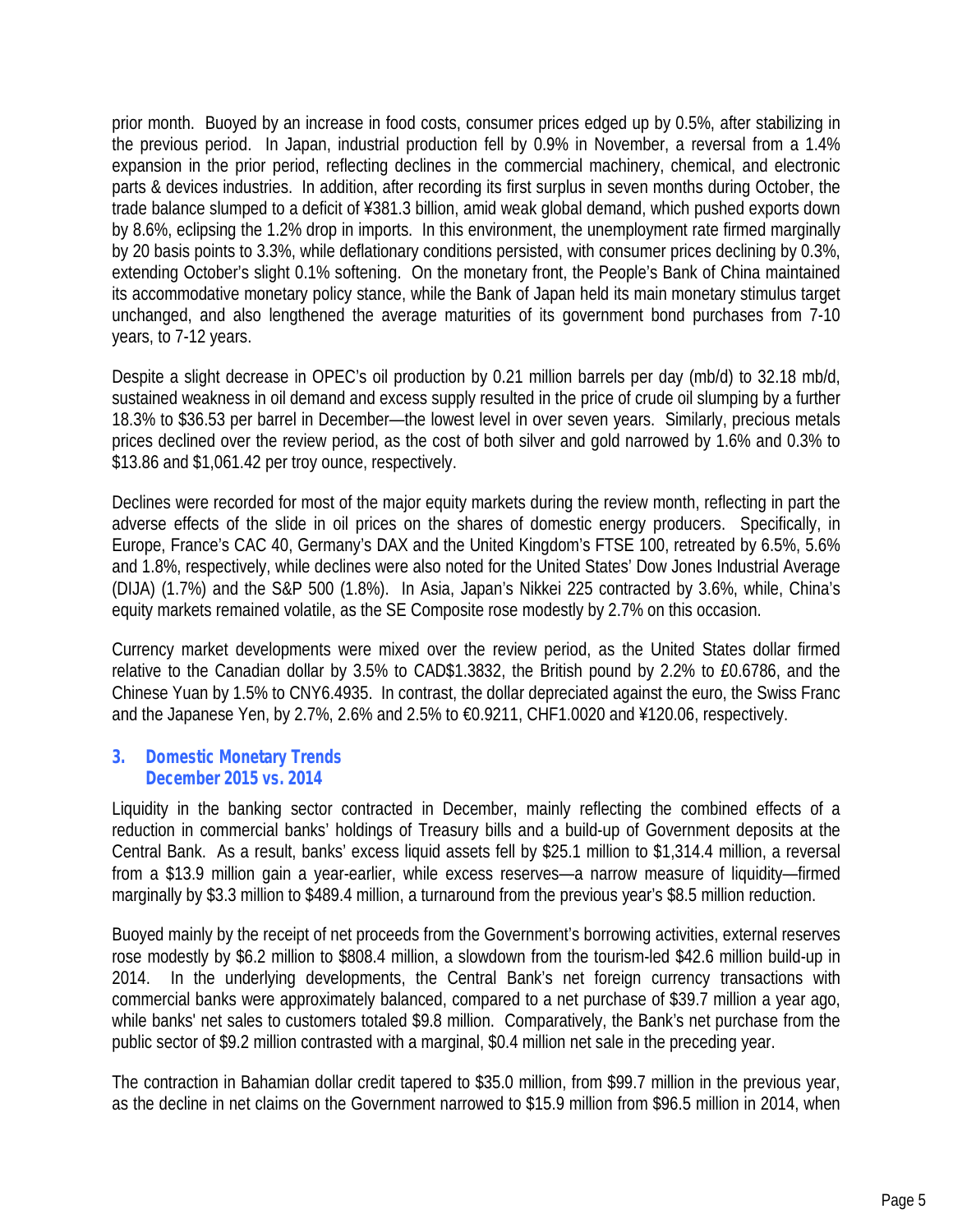proceeds from an external loan were utilized to reduce short-term commercial bank debt. Further, credit to public corporations decreased by \$19.6 million, compared to a marginal gain of \$0.6 million a year ago. In contrast, claims on the private sector edged up by \$0.5 million, following an earlier \$3.8 million reduction, underpinned by a \$10.9 million expansion in commercial and "other" loans, vis-à-vis the prior period's \$6.4 million contraction, while the reduction in mortgages eased to \$0.2 million from \$8.3 million. However, the consumer credit decline of \$10.1 million, reversed the \$11.0 million gain in the previous year.

In December, total private sector loan arrears rose modestly by \$3.7 million (0.3%) to \$1,205.1 million, and as a proportion of total loans, the ratio firmed by 12 basis points to 20.1%. In terms of the average age, the increase in delinquencies was solely attributed to a \$4.8 million (1.6%) rise in the short-term (31-90 day) segment, to \$315.9 million, corresponding to a 10 basis point increase in the attendant ratio to 5.3%. In contrast, non-performing loans—arrears in excess of 90 days and on which banks have stopped accruing interest—decreased by \$1.1 million (0.1%) to \$889.2 million; however, given the size of the reduction in total loans, the corresponding ratio edged up by 3 basis points to 14.8%.

In terms of the main categories, the rise in arrears solely reflected a \$9.7 million (4.5%) expansion in the commercial segment to \$225.5 million, as short-term delinquencies firmed by \$6.6 million (19.6%) and non accrual loans increased by \$3.0 million (1.7%). In contrast, the consumer component fell by \$3.9 million (1.3%) to \$306.8 million, as a \$5.2 million (2.4%) reduction in arrears in excess of 90 days, overshadowed the \$1.3 million (1.3%) gain in 31-90 day delinquencies. The mortgage category also declined by \$2.0 million (0.3%) to \$672.8 million, with the \$3.1 million (1.7%) reduction in short-term arrears, countering a \$1.0 million (0.2%) uptick in the non-performing segment.

Banks reduced their total provisions for loan losses during the month by \$2.1 million (0.4%) to \$530.4 million. Consequently, the ratio of provisions to both arrears and non-performing loans decreased by 31 basis points and by 16 basis points, to 44.0% and 59.7%, respectively. Loan write-offs totaled \$9.5 million during the review month, and recoveries amounted to \$1.4 million.

The contraction in domestic foreign currency credit slowed to \$19.5 million from \$73.7 million a year earlier, as the fall in claims on public corporations narrowed to \$6.5 million from \$49.1 million in the prior year, when one entity restructured a significant portion of its outstanding debt. Further, credit to the private sector decreased by \$8.3 million, following a \$19.3 million reduction in 2014, while net claims on the Government fell further by \$4.7 million.

Total Bahamian dollar deposits declined by \$58.9 million, approximating a similar reduction in the previous period. In terms of deposits, demand balances moved lower by \$50.8 million, reversing a similar \$54.3 million gain a year-ago, while fixed deposits decreased by \$17.2 million, after a sharp \$82.7 million contraction in 2014. Conversely, savings balances expanded by \$9.0 million, vis-à-vis the prior year's \$32.1 million moderation.

In terms of interest rates, the weighted average deposit rate at banks narrowed by 24 basis points to 1.37%, with the highest rate of 5.00% offered on fixed balances of over 12 months. In contrast, the weighted average loan rate rose by 14 basis points to 12.68%.

#### *January – December 2015 vs. 2014*

Liquidity expanded robustly in 2015, reflecting a build-up in the banking system's holdings of new shortterm Government debt issues and to a lesser extent, net foreign currency inflows from real sector activities.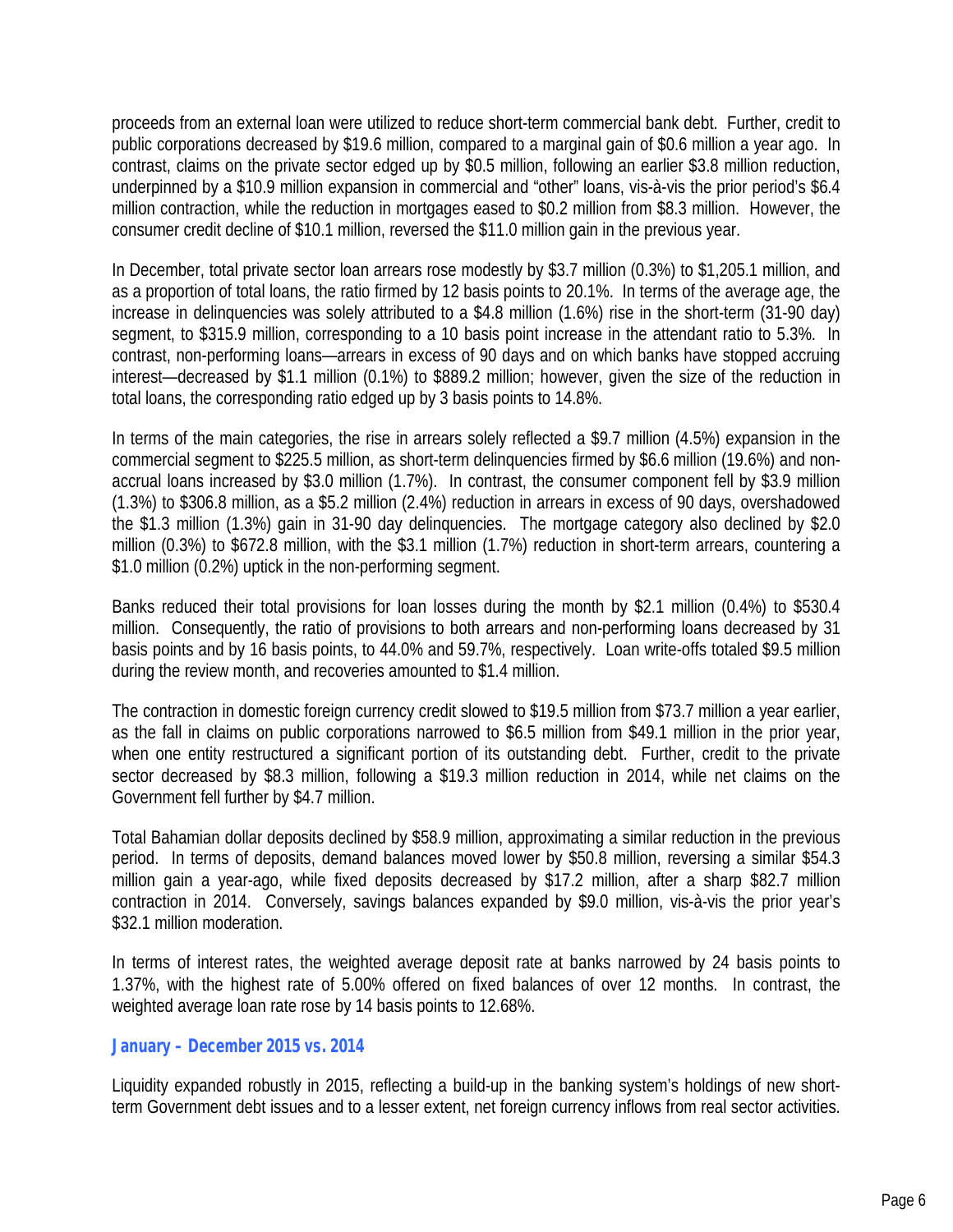As a consequence, excess liquid assets strengthened by \$172.5 million to \$1,314.4 million, outpacing the previous year's \$57.0 million gain. In contrast, excess reserves fell marginally by \$3.9 million to \$489.4 million, a reversal from a \$91.6 million expansion in 2014.

External reserves grew by \$21.6 million to \$808.4 million, a slowdown from a \$47.0 million gain recorded in 2014. Underpinning this outturn, the Bank's net foreign currency sale to the public sector firmed by \$54.5 million to \$259.2 million; however, the corresponding net purchase from commercial banks expanded by \$35.2 million to \$274.3 million, despite a \$4.9 million fall in the net intake from banks' clients to \$254.2 million.

Growth in Bahamian dollar credit nearly doubled to \$103.1 million from a \$56.2 million advance in the previous year. The decline in private sector credit slowed to \$24.1 million from a \$114.8 million reduction in 2014, when one institution restructured a sizeable portfolio of commercial loans. In terms of the components, declines in mortgages and commercial loans narrowed to \$26.3 million and \$15.9 million, from \$51.9 million and \$101.6 million, respectively, in the prior year; however, accretions to the consumer segment slowed by \$20.5 million to \$18.2 million. In addition, credit to public corporations decreased by \$19.2 million, following a \$29.4 million reduction in the previous year. Meanwhile, buoyed by an increase in Treasury bill holdings, net claims on the Government rose by an additional \$146.4 million, after a \$200.3 million expansion in 2014.

Reflecting a combination of loan write-offs and the modest improvement in domestic economic conditions, banks' credit quality indicators improved in 2015. Total private sector loan arrears contracted by 6.8% to \$1,205.1 million, and by 1.4 percentage points to 20.1% of total loans. The reduction was concentrated in the non-performing segment, which decreased by 9.1% to \$889.2 million, reducing the attendant ratio by 1.4 percentage points to 14.8%. In contrast, short-term delinquencies grew by a mere 0.2% to \$315.9 million, elevating the corresponding ratio by 4 basis points to 5.3%.

By loan type, the reduction in delinquencies was led by commercial arrears, which decreased by 14.1% to \$225.5 million, as both the non-performing and short-term segments fell by \$35.7 million (16.2%) and \$1.5 million (3.5%), respectively. In addition, the consumer loan category contracted by 7.7% to \$306.8 million, owing to a \$23.0 million (10.1%) reduction in arrears of more than 90 days and a more muted \$2.5 million (2.4%) fall in 31-90 day delinquencies. Similarly, the mortgage component declined by \$25.5 million (3.7%), with a \$30.0 million (5.7%) decrease in the non-accrual segment, eclipsing the \$4.6 million (2.7%) rise in short-term arrears.

During the year, banks increased their total provisions for loan losses by 5.8% to \$530.4 million. As a consequence, the ratio of total provisions to arrears moved higher by 5.3 percentage points to 44.0% and the corresponding non-performing loan ratio firmed by 8.4 percentage points to 59.7%. Additionally, banks wrote off an estimated \$122.2 million in loans and recovered approximately \$25.9 million.

Total domestic foreign currency credit fell by \$4.9 million, a significant slowdown from 2014's \$243.4 million contraction. In particular, net claims on the Government grew by \$36.9 million, following a \$130.5 million plunge in 2014, when net proceeds from an external bond issue were utilized to repay a short-term bridging facility. In addition, credit to the rest of the public sector firmed by \$5.6 million, a reversal from a \$50.3 million decrease recorded earlier, while private sector credit fell by an additional \$47.4 million, after a \$61.5 million reduction a year ago.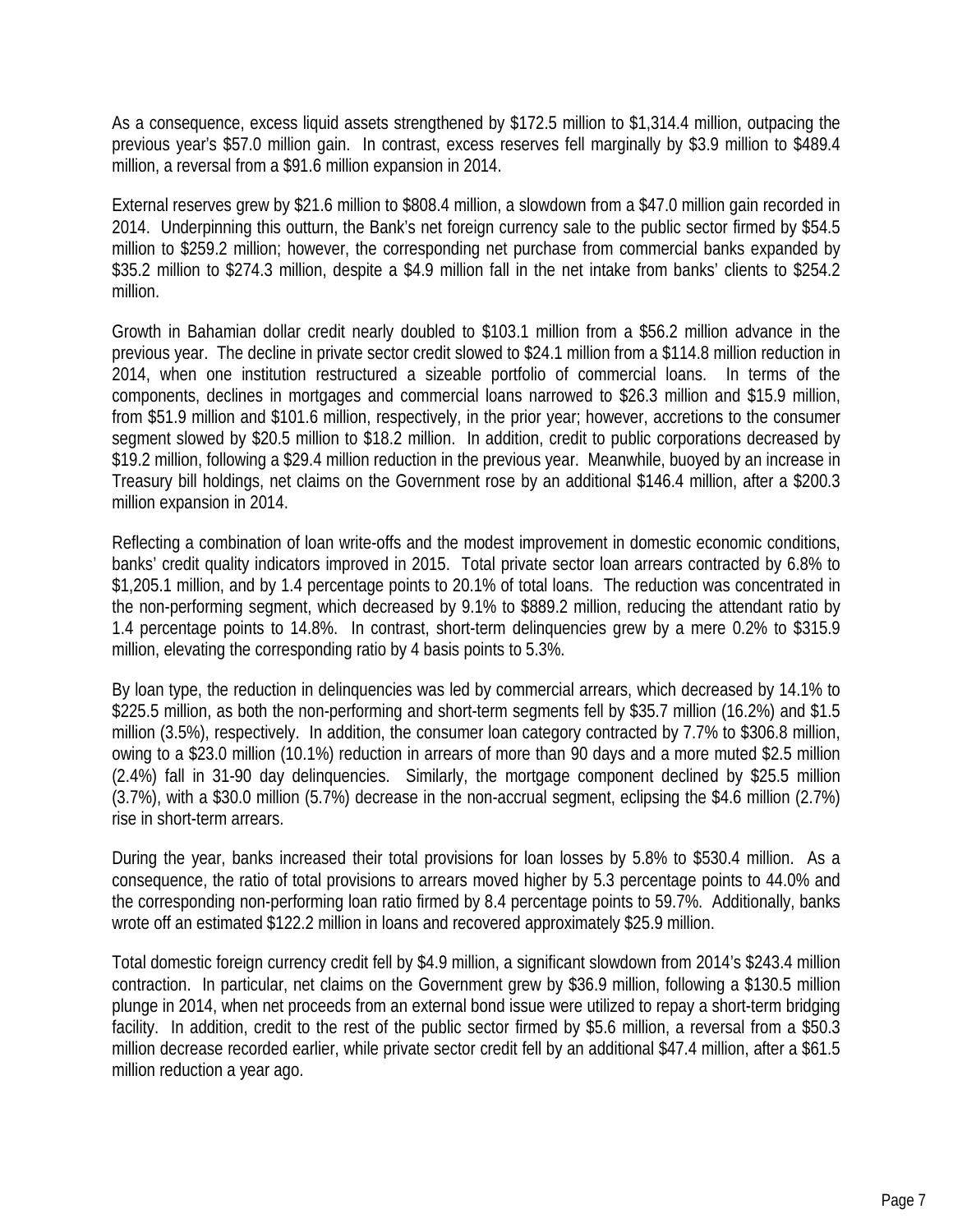During the year, accretions to total Bahamian dollar deposits narrowed by \$107.6 million to \$13.4 million. In terms of the components, growth in demand deposits decelerated by \$291.3 million to \$52.9 million, while fixed deposits contracted by \$123.1 million, following the \$179.7 million decrease a year-earlier. In contrast, savings deposits firmed by \$83.6 million, vis-a-vis the previous year's \$43.5 million drawdown.

#### *4. Outlook and Policy Implications*

Expectations are that the mild pace of growth in the domestic economy recorded in 2015 will be sustained in 2016, supported by on-going growth in the tourism sector, combined with continued foreign-investmentled construction activity. Further potential economic and employments gains could also accrue from resumed construction on the Baha Mar development. Inflation is expected to remain relatively subdued, reflecting the dampening effect of low oil prices.

In the fiscal sector, expectations are that the narrowing in the deficit should be maintained over the nearterm, supported by VAT-related revenue inflows, and a conservative spending posture.

In the monetary sector, bank liquidity is anticipated to remain elevated over the year, reflecting the continued deleveraging by consumers, and banks' conservative lending practices. Nonetheless, commercial banks are expected to remain well capitalized, with ratios wellabove regulatory requirements. External reserve developments will depend significantly on the performance of the tourism sector particularly during the winter tourist season—as well as the extent of the demand for foreign currency to facilitate current payments, such as fuel imports.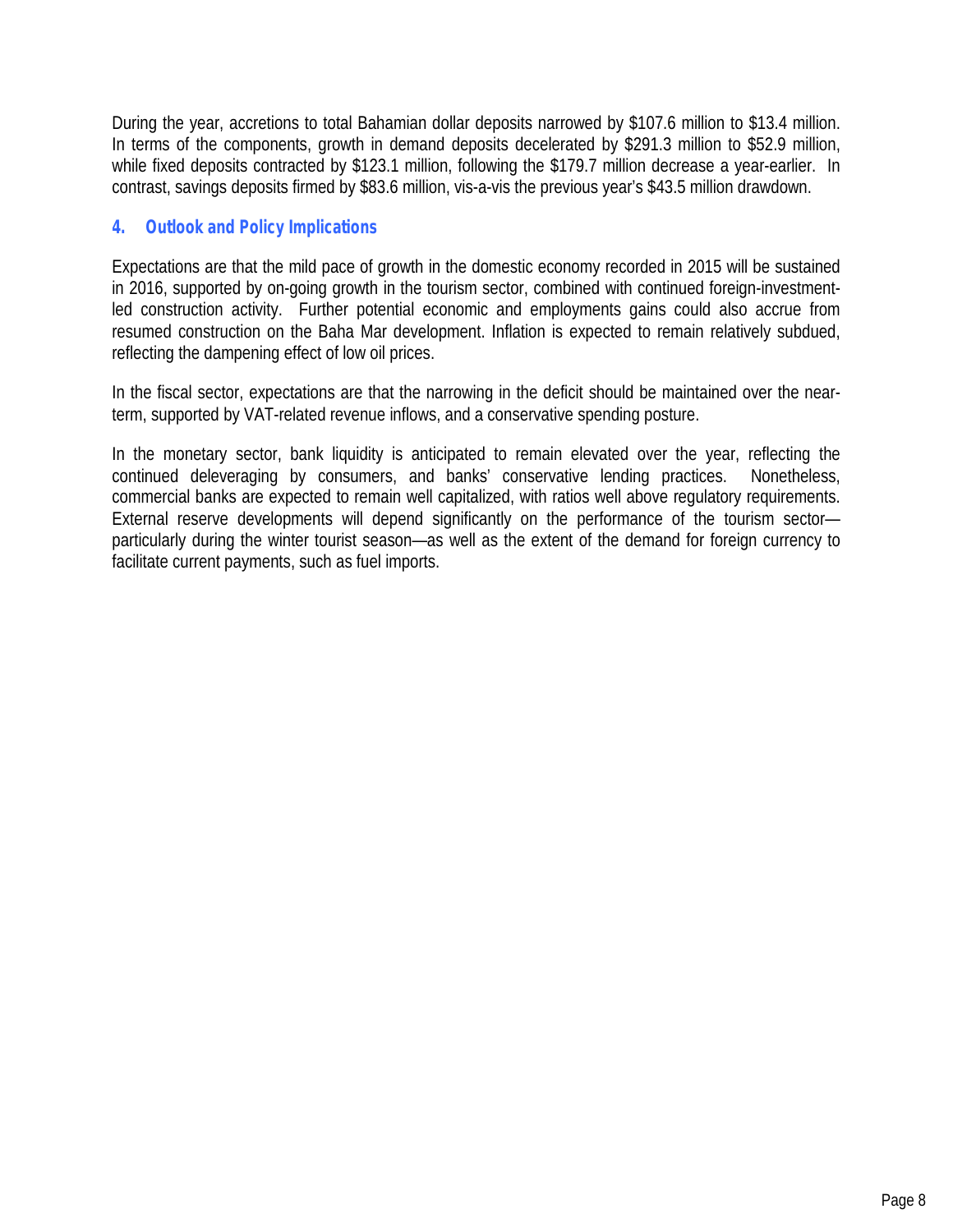# Recent Monetary and Credit Statistics

(B\$ Millions)

|                                                      |                      |                      |                      | <i><b>DECEMBER</b></i>         |                       |                       |
|------------------------------------------------------|----------------------|----------------------|----------------------|--------------------------------|-----------------------|-----------------------|
|                                                      | <b>Value</b>         |                      |                      | <b>Change</b>                  |                       | <b>Change YTD</b>     |
|                                                      | 2014                 | 2015                 | 2014                 | 2015                           | 2014                  | 2015                  |
| <b>1.0 LIQUIDITY &amp; FOREIGN ASSETS</b>            |                      |                      |                      |                                |                       |                       |
| 1.1 Excess Reserves<br>1.2 Excess Liquid Assets      | 493.27<br>1,141.89   | 489.37<br>1,314.41   | $-8.45$<br>13.90     | 3.33<br>$-25.11$               | 91.56<br>56.99        | $-3.91$<br>172.52     |
| 1.3 External Reserves                                | 786.76               | 808.38               | 42.58                | 6.20                           | 46.99                 | 21.61                 |
| 1.4 Bank's Net Foreign Assets                        | -433.99              | $-453.32$            | 59.52                | $-5.21$                        | 253.02                | $-19.33$              |
| 1.5 Usable Reserves                                  | 260.12               | 294.59               | 18.38                | $-11.47$                       | 13.76                 | 34.47                 |
|                                                      |                      |                      |                      |                                |                       |                       |
| <b>2.0 DOMESTIC CREDIT</b>                           |                      |                      |                      |                                |                       |                       |
| 2.1 Private Sector                                   | 6,352.96             | 6,281.53             | $-23.06$             | $-7.80$                        | $-176.23$             | $-71.43$              |
| a. B\$ Credit<br>of which: Consumer Credit           | 6,029.85<br>2,150.66 | 6,005.78<br>2,168.84 | $-3.79$<br>10.95     | 0.53<br>$-10.12$               | $-114.78$<br>38.68    | $-24.06$<br>18.18     |
| Mortgages                                            | 3,099.06             | 3,072.74             | $-8.34$              | $-0.24$                        | $-51.86$              | $-26.32$              |
| Commercial and Other Loans B\$                       | 780.12               | 764.20               | $-6.40$              | 10.89                          | $-101.61$             | $-15.93$              |
| b. F/C Credit                                        | 323.11               | 275.74               | $-19.26$             | $-8.34$                        | $-61.46$              | $-47.37$              |
| of which: Mortgages                                  | 102.22               | 81.81                | $-20.99$             | $-2.98$                        | $-40.03$              | $-20.40$              |
| Commercial and Other Loans F/C                       | 220.90               | 193.93               | 1.72                 | $-5.36$                        | $-21.43$              | $-26.97$              |
| 2.2 Central Government (net)                         | 2,031.27             | 2,214.54             | $-101.72$            | $-20.56$                       | 69.81                 | 183.28                |
| a. B\$ Loans & Securities                            | 2,272.98             | 2,466.74             | $-71.83$             | 13.79                          | 248.80                | 193.76                |
| Less Deposits                                        | 234.55               | 281.94               | 24.67                | 29.70                          | 48.51                 | 47.39                 |
| b. F/C Loans & Securities                            | 0.00                 | 36.62                | 0.00                 | 0.00                           | $-125.00$             | 36.62                 |
| Less Deposits<br>2.3 Rest of Public Sector           | 7.16<br>320.77       | 6.88<br>307.12       | 5.22<br>$-48.52$     | 4.65<br>$-26.11$               | 5.49<br>$-79.62$      | $-0.29$<br>$-13.65$   |
| a. B\$ Credit                                        | 97.23                | 78.01                | 0.61                 | $-19.60$                       | $-29.36$              | $-19.22$              |
| b. F/C Credit                                        | 223.55               | 229.11               | $-49.13$             | $-6.50$                        | $-50.27$              | 5.57                  |
| 2.4 Total Domestic Credit                            | 8,705.04             | 8,803.21             | $-173.34$            | $-54.49$                       | $-187.21$             | 98.17                 |
| a. B\$ Domestic Credit                               | 8,165.50             | 8,268.60             | $-99.68$             | $-34.98$                       | 56.17                 | 103.10                |
| b. F/C Domestic Credit                               | 539.54               | 534.61               | $-73.66$             | $-19.51$                       | $-243.37$             | $-4.93$               |
|                                                      |                      |                      |                      |                                |                       |                       |
| <b>3.0 DEPOSIT BASE</b>                              |                      |                      |                      |                                |                       |                       |
| 3.1 Demand Deposits<br>a. Central Bank               | 1,778.87<br>23.56    | 1,831.75<br>13.02    | 54.28<br>18.16       | $-50.79$<br>$-1.44$            | 344.15<br>15.16       | 52.88<br>$-10.54$     |
| b. Banks                                             | 1,755.30             | 1,818.73             | 36.11                | $-49.34$                       | 328.99                | 63.42                 |
| 3.2 Savings Deposits                                 | 1,067.81             | 1,151.36             | $-32.09$             | 9.04                           | $-43.47$              | 83.55                 |
| 3.3 Fixed Deposits                                   | 3,139.08             | 3,016.03             | $-82.71$             | $-17.17$                       | $-179.69$             | $-123.06$             |
| 3.4 Total B\$ Deposits                               | 5,985.76             | 5,999.14             | $-60.53$             | $-58.92$                       | 120.99                | 13.37                 |
| 3.5 F/C Deposits of Residents                        | 242.05               | 235.59               | $-19.66$             | $-21.38$                       | $-8.93$               | $-6.46$               |
| 3.6 M <sub>2</sub>                                   | 6,217.18             | 6,235.67             | $-43.24$             | $-49.94$                       | 139.51                | 18.49                 |
| 3.7 External Reserves/M2 (%)                         | 12.65                | 12.96                | 0.77                 | 0.20                           | 0.48                  | 0.31                  |
| 3.8 Reserves/Base Money (%)                          | 80.20<br>74.70       | 81.99<br>78.67       | 3.62<br>0.64         | $-0.40$                        | 0.21<br>$-0.27$       | 1.80                  |
| 3.9 External Reserves/Demand Liabilites (%)          |                      | <b>Value</b>         |                      | $-2.18$<br><b>Year to Date</b> |                       | 3.97<br><b>Change</b> |
|                                                      | 2014                 | 2015                 | 2014                 | 2015                           | <b>Month</b>          | <b>YTD</b>            |
| <b>4.0 FOREIGN EXCHANGE TRANSACTIONS</b>             |                      |                      |                      |                                |                       |                       |
| 4.1 Central Bank Net Purchase/(Sale)                 | 39.23                | 9.74                 | 34.40                | 15.11                          | $-29.49$              | $-19.29$              |
| a. Net Purchase/(Sale) from/to Banks                 | 39.67                | 0.53                 | 239.12               | 274.34                         | $-39.13$              | 35.22                 |
| i. Sales to Banks                                    | 14.40                | 12.00                | 235.50               | 182.50                         | $-2.40$               | $-53.00$              |
| ii. Purchases from Banks                             | 54.07                | 12.53                | 474.62               | 456.84                         | $-41.53$              | $-17.78$              |
| b. Net Purchase/(Sale) from/to Others                | $-0.44$              | 9.20                 | $-204.72$            | $-259.23$                      | 9.64                  | $-54.51$              |
| i. Sales to Others                                   | 55.30                | 60.88                | 863.61               | 697.68                         | 5.58                  | $-165.92$             |
| ii. Purchases from Others                            | 54.86                | 70.08                | 658.89               | 438.46                         | 15.22                 | $-220.43$             |
| 4.2 Banks Net Purchase/(Sale)                        | 43.45                | $-9.81$              | 259.02               | 254.16                         | $-53.25$              | $-4.86$               |
| a. Sales to Customers<br>b. Purchases from Customers | 411.03<br>454.48     | 331.66<br>321.85     | 3,825.52<br>4,084.54 | 4,078.75<br>4,332.92           | $-79.37$<br>$-132.62$ | 253.24<br>248.37      |
| 4.3 B\$ Position (change)                            | $-25.52$             | $-5.15$              |                      |                                |                       |                       |
| <b>5.0 EXCHANGE CONTROL SALES</b>                    |                      |                      |                      |                                |                       |                       |
| <b>5.1 Current Items</b>                             | <b>ND</b>            | <b>ND</b>            | <b>ND</b>            | <b>ND</b>                      | <b>ND</b>             | <b>ND</b>             |
| of which Public Sector                               | <b>ND</b>            | <b>ND</b>            | <b>ND</b>            | <b>ND</b>                      | <b>ND</b>             | <b>ND</b>             |
| a. Nonoil Imports                                    | <b>ND</b>            | <b>ND</b>            | <b>ND</b>            | <b>ND</b>                      | <b>ND</b>             | <b>ND</b>             |
| b. Oil Imports                                       | <b>ND</b>            | <b>ND</b>            | <b>ND</b>            | <b>ND</b>                      | <b>ND</b>             | <b>ND</b>             |
| c. Travel                                            | <b>ND</b>            | <b>ND</b>            | <b>ND</b>            | <b>ND</b>                      | <b>ND</b>             | <b>ND</b>             |
| d. Factor Income                                     | <b>ND</b>            | <b>ND</b>            | <b>ND</b>            | <b>ND</b>                      | <b>ND</b>             | <b>ND</b>             |
| e. Transfers                                         | <b>ND</b>            | <b>ND</b>            | <b>ND</b>            | <b>ND</b>                      | <b>ND</b>             | <b>ND</b>             |
| f. Other Current Items                               | <b>ND</b>            | <b>ND</b>            | <b>ND</b>            | <b>ND</b>                      | <b>ND</b>             | <b>ND</b>             |
| 5.2 Capital Items                                    | <b>ND</b>            | <b>ND</b>            | <b>ND</b>            | <b>ND</b>                      | <b>ND</b>             | <b>ND</b>             |
| of which Public Sector                               | <b>ND</b>            | <b>ND</b>            | <b>ND</b>            | <b>ND</b>                      | <b>ND</b>             | <b>ND</b>             |
| <b>5.3 Bank Remittances</b>                          | <b>ND</b>            | <b>ND</b>            | <b>ND</b>            | <b>ND</b>                      | <b>ND</b>             | <b>ND</b>             |

 **5.3 Bank Remittances ND ND ND ND ND ND**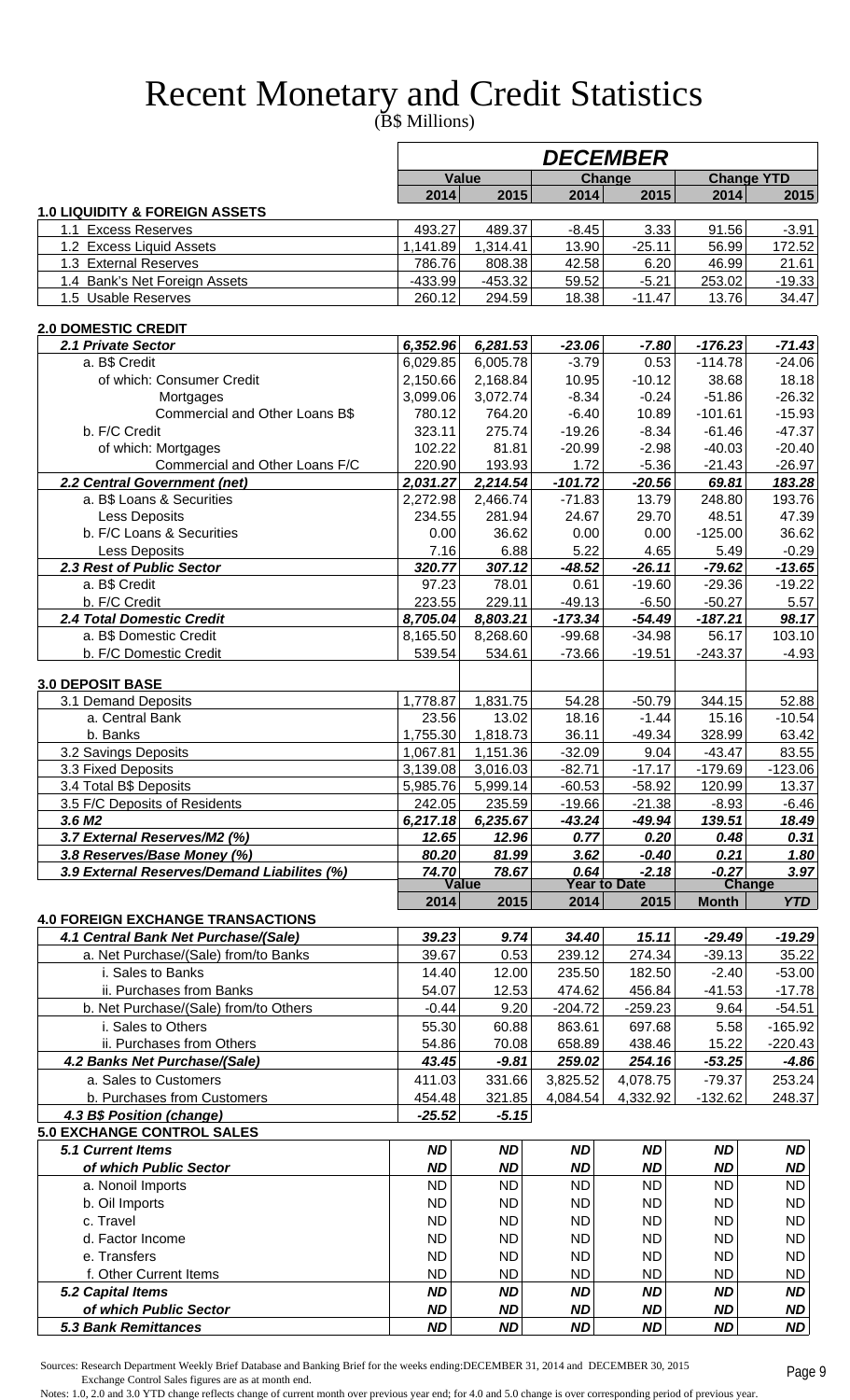#### SELECTED MONEY AND CREDIT INDICATORS (B\$ Millions)

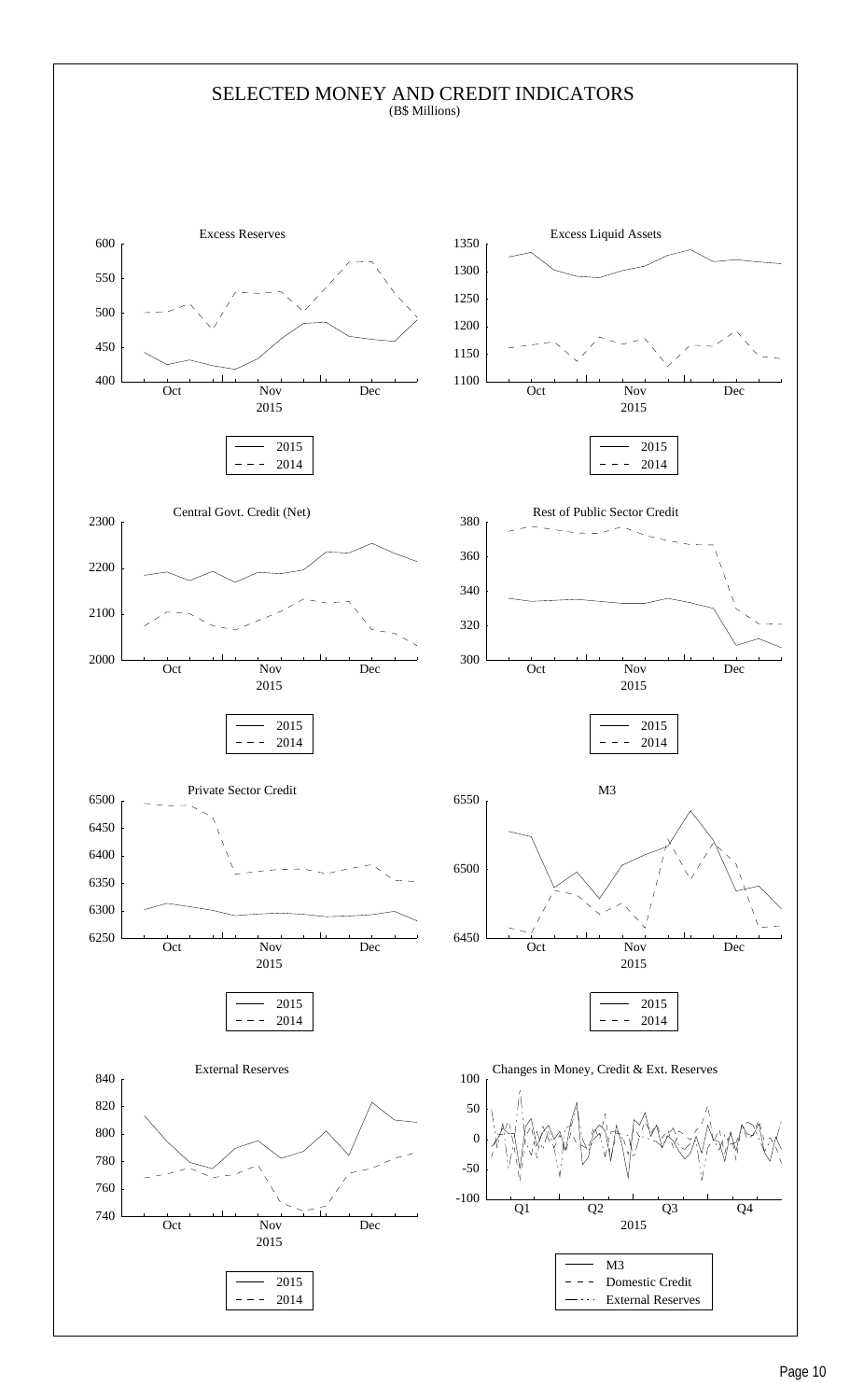|                      | <b>Real GDP</b> |      |      | <b>Inflation Rate</b> |      | <b>Unemployment</b> |
|----------------------|-----------------|------|------|-----------------------|------|---------------------|
|                      | 2014            | 2015 | 2014 | 2015                  | 2014 | 2015                |
| <b>Bahamas</b>       | 1.0             | 1.2  | 1.2  | 1.7                   | 15.7 | 12.0                |
| <b>United States</b> | 2.4             | 2.6  | 1.6  | 0.1                   | 6.2  | 5.3                 |
| Euro-Area            | 0.9             | 1.5  | 0.4  | 0.2                   | 11.6 | 11.0                |
| Germany              | 1.6             | 1.5  | 0.8  | 0.2                   | 5.0  | 4.7                 |
| Japan                | $-0.1$          | 0.6  | 2.7  | 0.7                   | 3.6  | 3.5                 |
| China                | 7.3             | 6.8  | 2.0  | 1.5                   | 4.1  | 4.1                 |
| United Kingdom       | 3.0             | 2.5  | 1.5  | 0.1                   | 6.2  | 5.6                 |
| Canada               | 2.4             | 1.0  | 1.9  | 1.0                   | 6.9  | 6.8                 |

#### **Selected International Statistics**

|                  |                     | B: Official Interest Rates - Selected Countries (%) |                                  |                                       |                                  |
|------------------|---------------------|-----------------------------------------------------|----------------------------------|---------------------------------------|----------------------------------|
| With effect      | <b>CBOB</b>         | $ECB$ $(EU)$                                        | <b>Federal Reserve (US)</b>      |                                       | <b>Bank</b> of<br><b>England</b> |
| from             | <b>Bank</b><br>Rate | Refinancing<br>Rate                                 | Primary<br><b>Credit</b><br>Rate | <b>Target</b><br><b>Funds</b><br>Rate | <b>Repo Rate</b>                 |
| December 2013    | 4.50                | 0.25                                                | 0.75                             | $0 - 0.25$                            | 0.50                             |
| January 2014     | 4.50                | 0.25                                                | 0.75                             | $0 - 0.25$                            | 0.50                             |
| February 2014    | 4.50                | 0.25                                                | 0.75                             | $0 - 0.25$                            | 0.50                             |
| March 2014       | 4.50                | 0.25                                                | 0.75                             | $0 - 0.25$                            | 0.50                             |
| April 2014       | 4.50                | 0.25                                                | 0.75                             | $0 - 0.25$                            | 0.50                             |
| May 2014         | 4.50                | 0.25                                                | 0.75                             | $0 - 0.25$                            | 0.50                             |
| June 2014        | 4.50                | 0.15                                                | 0.75                             | $0 - 0.25$                            | 0.50                             |
| <b>July 2014</b> | 4.50                | 0.15                                                | 0.75                             | $0 - 0.25$                            | 0.50                             |
| August 2014      | 4.50                | 0.15                                                | 0.75                             | $0 - 0.25$                            | 0.50                             |
| September 2014   | 4.50                | 0.05                                                | 0.75                             | $0 - 0.25$                            | 0.50                             |
| October 2014     | 4.50                | 0.05                                                | 0.75                             | $0 - 0.25$                            | 0.50                             |
| November 2014    | 4.50                | 0.05                                                | 0.75                             | $0 - 0.25$                            | 0.50                             |
| December 2014    | 4.50                | 0.05                                                | 0.75                             | $0 - 0.25$                            | 0.50                             |
| January 2015     | 4.50                | 0.05                                                | 0.75                             | $0 - 0.25$                            | 0.50                             |
| February 2015    | 4.50                | 0.05                                                | 0.75                             | $0 - 0.25$                            | 0.50                             |
| March 2015       | 4.50                | 0.05                                                | 0.75                             | $0 - 0.25$                            | 0.50                             |
| April 2015       | 4.50                | 0.05                                                | 0.75                             | $0 - 0.25$                            | 0.50                             |
| May 2015         | 4.50                | 0.05                                                | 0.75                             | $0 - 0.25$                            | 0.50                             |
| June 2015        | 4.50                | 0.05                                                | 0.75                             | $0 - 0.25$                            | 0.50                             |
| <b>July 2015</b> | 4.50                | 0.05                                                | 0.75                             | $0 - 0.25$                            | 0.50                             |
| August 2015      | 4.50                | 0.05                                                | 0.75                             | $0 - 0.25$                            | 0.50                             |
| September 2015   | 4.50                | 0.05                                                | 0.75                             | $0 - 0.25$                            | 0.50                             |
| October 2015     | 4.50                | 0.05                                                | 0.75                             | $0 - 0.25$                            | 0.50                             |
| November 2015    | 4.50                | 0.05                                                | 0.75                             | $0 - 0.25$                            | 0.50                             |
| December 2015    | 4.50                | 0.05                                                | 1.00                             | $0.25 - 0.50$                         | 0.50                             |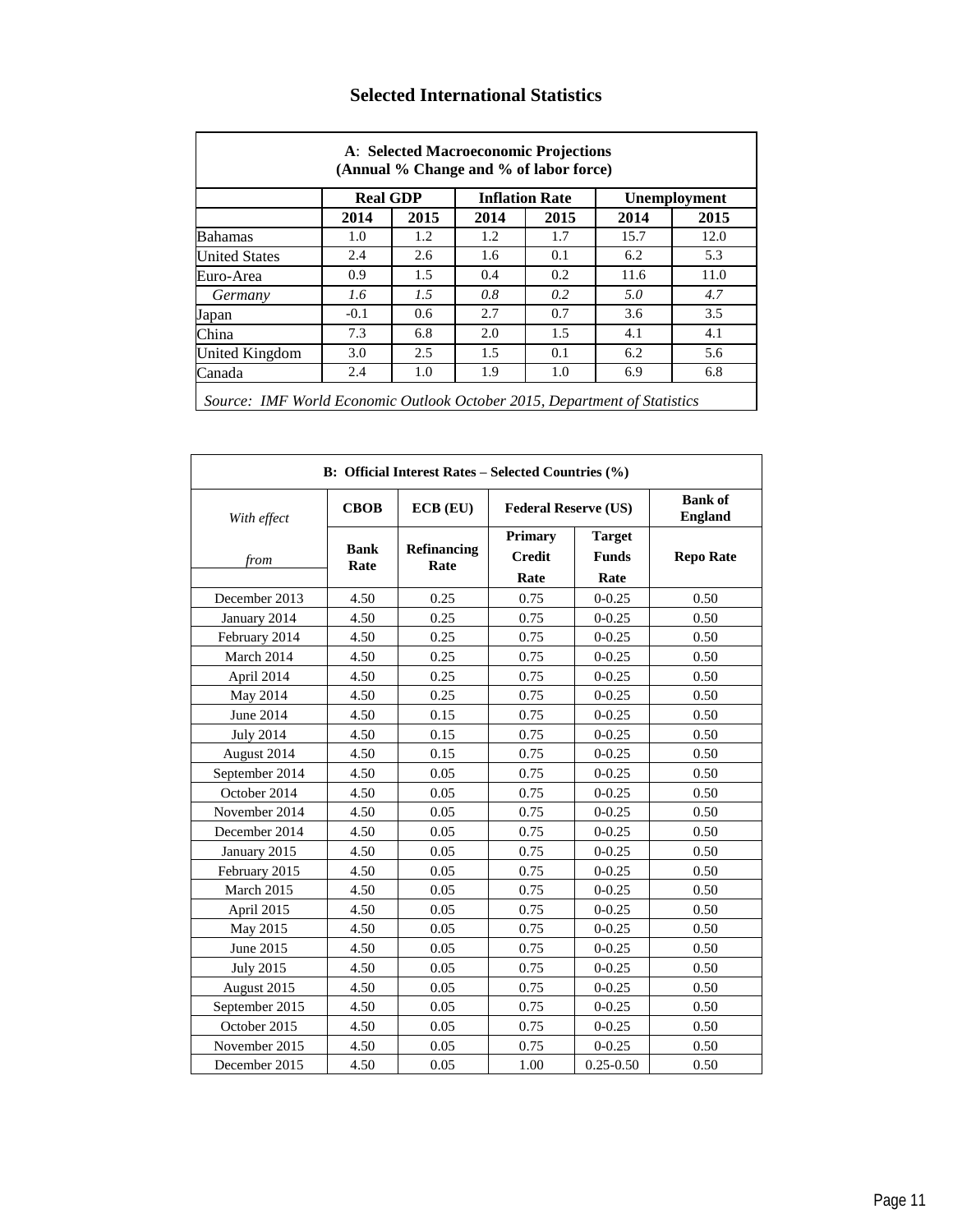#### **Selected International Statistics**

|                                           |               |          | C. Selected Currencies<br>(Per United States Dollars) |                          |                        |                            |
|-------------------------------------------|---------------|----------|-------------------------------------------------------|--------------------------|------------------------|----------------------------|
| <b>Currency</b>                           | <b>Dec-14</b> | $Nov-15$ | <b>Dec-15</b>                                         | Mthly %<br><b>Change</b> | YTD %<br><b>Change</b> | $12-Mth%$<br><b>Change</b> |
| Euro                                      | 0.8266        | 0.9465   | 0.9211                                                | $-2.68$                  | 11.44                  | 11.44                      |
| Yen                                       | 119.68        | 123.10   | 120.06                                                | $-2.47$                  | 0.32                   | 0.32                       |
| Pound                                     | 0.6419        | 0.6642   | 0.6786                                                | 2.17                     | 5.71                   | 5.71                       |
| Canadian \$                               | 1.1619        | 1.3362   | 1.3832                                                | 3.52                     | 19.05                  | 19.05                      |
| Swiss Franc                               | 0.9944        | 1.0290   | 1.0020                                                | $-2.62$                  | 0.76                   | 0.76                       |
| Renminbi                                  | 6.2052        | 6.3975   | 6.4935                                                | 1.50                     | 4.65                   | 4.65                       |
| Source: Bloomberg as of December 31, 2015 |               |          |                                                       |                          |                        |                            |

|                  |                                           | D. Selected Commodity Prices (\$) |                         |                          |                        |
|------------------|-------------------------------------------|-----------------------------------|-------------------------|--------------------------|------------------------|
| <b>Commodity</b> | <b>December</b><br>2014                   | <b>November</b><br>2015           | <b>December</b><br>2015 | Mthly %<br><b>Change</b> | YTD %<br><b>Change</b> |
| Gold / Ounce     | 1184.37                                   | 1064.77                           | 1061.42                 | $-0.31$                  | $-10.38$               |
| Silver / Ounce   | 15.71                                     | 14.09                             | 13.86                   | $-1.62$                  | $-11.79$               |
| Oil / Barrel     | 57.33                                     | 44.69                             | 36.53                   | $-18.26$                 | $-36.28$               |
|                  | Source: Bloomberg as of December 31, 2015 |                                   |                         |                          |                        |

|                             |             |             |            | E. Equity Market Valuations – November 30, 2015 $(\%$ chg) |               |            |                      |       |
|-----------------------------|-------------|-------------|------------|------------------------------------------------------------|---------------|------------|----------------------|-------|
|                             | <b>BISX</b> | <b>DJIA</b> | S&P<br>500 | <b>FTSE 100</b>                                            | <b>CAC 40</b> | <b>DAX</b> | <b>Nikkei</b><br>225 | SЕ    |
| 1 month                     | 0.32        | $-1.66$     | $-1.75$    | $-1.79$                                                    | $-6.47$       | $-5.62$    | $-3.61$              | 2.72  |
| 3 month                     | 1.13        | 7.00        | 6.45       | 2.98                                                       | 4.08          | 11.21      | 9.46                 | 15.93 |
| <b>YTD</b>                  | 9.92        | $-2.23$     | $-0.73$    | $-4.93$                                                    | 8.53          | 9.56       | 9.07                 | 9.41  |
| 12-month                    | 9.92        | $-2.23$     | $-0.73$    | $-4.93$                                                    | 8.53          | 9.56       | 9.07                 | 9.41  |
| Sources: Bloomberg and BISX |             |             |            |                                                            |               |            |                      |       |

|                         | <b>USD</b> | <b>GBP</b> | <b>EUR</b> |
|-------------------------|------------|------------|------------|
| $\mathbf{o}/\mathbf{n}$ | 0.43       | 0.48       | $-0.10$    |
| 1 Month                 | 0.61       | 0.50       | $-0.15$    |
| 3 Month                 | 0.68       | 0.58       | $-0.09$    |
| 6 Month                 | 0.85       | 0.83       | $-0.08$    |
| 9 Month                 | 1.12       | 0.89       | $-0.06$    |
| 1 year                  | 1.18       | 1.05       | 0.01       |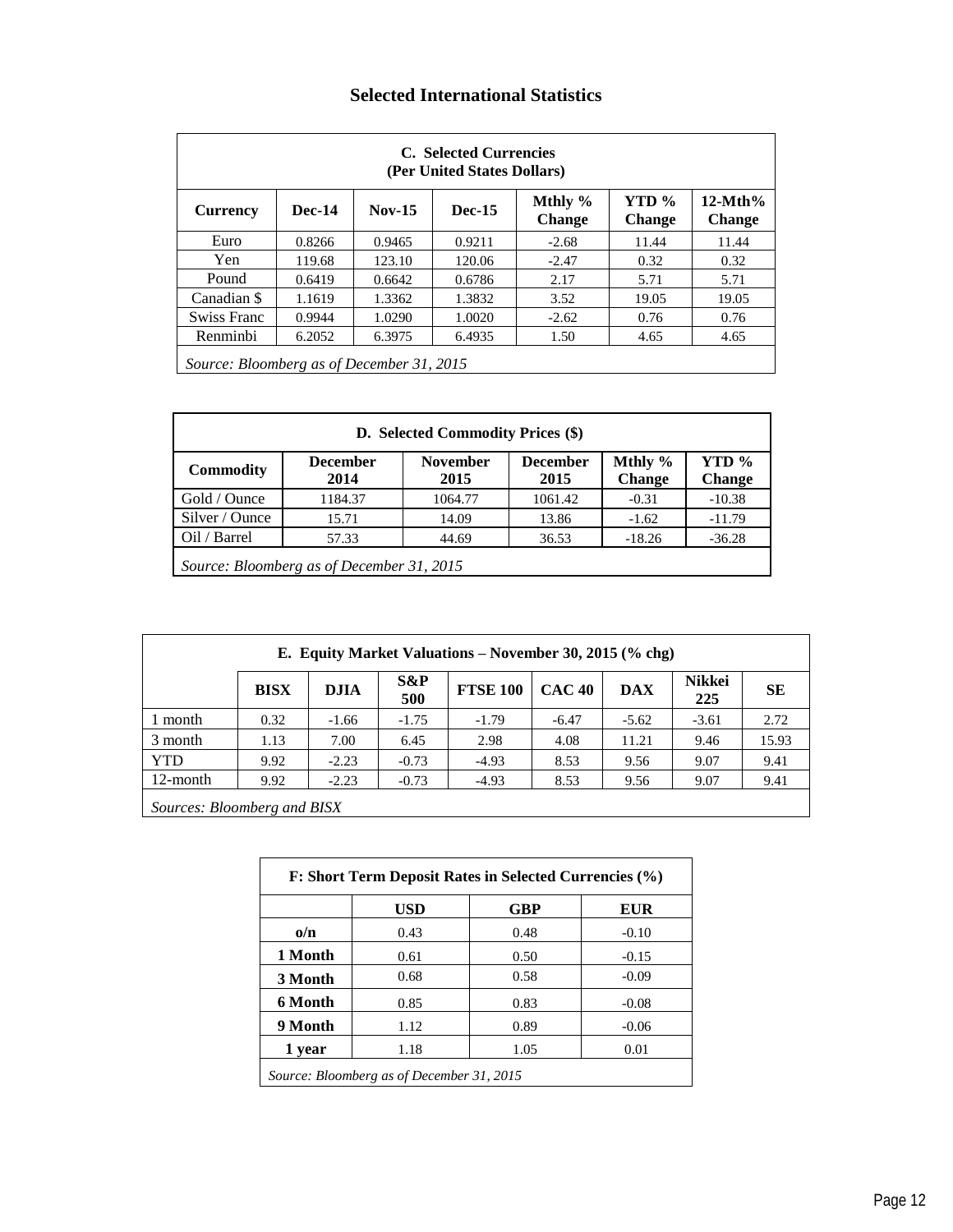SUMMARY ACCOUNTS OF THE CENTRAL BANK **SUMMARY ACCOUNTS OF THE CENTRAL BANK**

(B\$ Millions) **(B\$ Millions)**

|                                                                                                |           |           |           | VALUE     |           |           |           |           |           |          |          |          | CHANGE   |          |          |          |          |         |
|------------------------------------------------------------------------------------------------|-----------|-----------|-----------|-----------|-----------|-----------|-----------|-----------|-----------|----------|----------|----------|----------|----------|----------|----------|----------|---------|
|                                                                                                | Nov. 04   | Nov. 11   | Nov. 18   | Nov. 25   | Dec. 02   | Dec. 09   | Dec. 16   | Dec. 23   | Dec. 30   | Nov. 04  | Nov. 11  | Nov. 18  | Nov. 25  | Dec. 02  | Dec. 09  | Dec. 16  | Dec. 23  | Dec. 30 |
|                                                                                                |           |           |           |           |           |           |           |           |           |          |          |          |          |          |          |          |          |         |
| ernal Resrves<br>$I.$ Exte                                                                     | 789.61    | 795.26    | 782.40    | 787.51    | 802.18    | 784.53    | 823.04    | 810.25    | 808.91    | 14.83    | 5.66     | $-12.87$ | 5.11     | 14.67    | $-17.65$ | 38.51    | $-12.79$ | $-1.33$ |
| Domestic Assets $(A + B + C + D)$<br>II. Net                                                   | 110.77    | 113.92    | 160.65    | 177.33    | 171.42    | 159.03    | 127.24    | 156.82    | 176.99    | $-18.49$ | 3.14     | 46.74    | 16.68    | 5.91     | $-12.39$ | $-31.79$ | 29.58    | 20.17   |
| A. Net Credit to $Gov^{\prime}t(i + ii + iii - iv)$                                            | 442.19    | 452.46    | 468.28    | 490.10    | 494.17    | 478.23    | 482.13    | 472.74    | 492.59    | $-8.87$  | 10.27    | 15.82    | 21.82    | 4.07     | $-15.94$ | 3.89     | $-9.39$  | 19.86   |
|                                                                                                | 134.66    | 134.66    | 134.66    | 134.66    | 134.66    | 134.66    | 134.66    | 134.66    | 134.66    | 0.00     | 0.00     | 0.00     | 0.00     | 0.00     | 0.00     | 0.00     | 0.00     | 0.00    |
| Registered Stock                                                                               | 261.02    | 260.84    | 260.63    | 260.61    | 260.39    | 260.22    | 260.20    | 258.38    | 258.21    | $-0.32$  | $-0.18$  | $-0.21$  | $-0.01$  | $-0.22$  | $-0.17$  | $-0.02$  | $-1.83$  | $-0.16$ |
| i) Advances<br>ii) Registered Stoc<br>iii) Treasury Bills                                      | 76.42     | 76.42     | 91.40     | 101.36    | 101.36    | 101.36    | 101.36    | 101.36    | 126.54    | 1.83     | $-0.00$  | 14.98    | 9.96     | $0.00\,$ | 0.00     | 0.00     | 0.00     | 25.18   |
| Deposits<br>$\overline{N}$                                                                     | 29.90     | 19.46     | 18.41     | 6.54      | 2.24      | 18.01     | 14.10     | 21.66     | 26.82     | 10.37    | $-10.44$ | $-1.05$  | $-11.87$ | 4.30     | 15.77    | $-3.91$  | 7.56     | 5.16    |
|                                                                                                |           |           |           |           |           |           |           |           |           |          |          |          |          |          |          |          |          |         |
| <b>B.</b> Rest of Public Sector (Net) $(i + ii - iii)$                                         | $-20.89$  | $-27.75$  | $-3.08$   | $-2.63$   | $-10.77$  | $-8.50$   | $-4.26$   | $-4.66$   | $-9.32$   | $-10.75$ | $-6.86$  | 24.67    | 0.45     | 8.14     | 2.27     | 4.24     | 0.40     | -4.66   |
| <b>BDB</b> Loans                                                                               | 3.90      | 3.90      | 3.83      | 3.70      | 3.70      | 3.70      | 3.70      | 3.70      | 3.70      | 0.00     | 0.00     | $-0.07$  | $-0.13$  | $0.00\,$ | 0.00     | 0.00     | 0.00     | 0.00    |
| <b>BMC</b> Bonds<br>$\widehat{\textbf{H}}:\widehat{\textbf{H}}\rightarrow\widehat{\textbf{H}}$ | 0.00      | 0.00      | 0.00      | 0.00      | 0.00      | 0.00      | 0.00      | 0.00      | 0.00      | 0.00     | 0.00     | 0.00     | 0.00     | 0.00     | 0.00     | 0.00     | 0.00     | 0.00    |
| Deposits<br>$\widehat{H}$                                                                      | 24.79     | 31.65     | 6.90      | 6.33      | 14.47     | 12.20     | 7.96      | 8.36      | 13.02     | 10.75    | 6.86     | $-24.74$ | $-0.58$  | 8.14     | $-2.27$  | 4.24     | 0.40     | 4.66    |
|                                                                                                |           |           |           |           |           |           |           |           |           |          |          |          |          |          |          |          |          |         |
| oans to/Deposits with Banks<br>に<br>こ                                                          | 0.00      | 0.00      | 0.00      | 0.00      | 0.00      | 0.00      | 0.00      | 0.00      | 0.00      | 0.00     | 0.00     | 0.00     | 0.00     | 0.00     | 0.00     | 0.00     | 0.00     | 0.00    |
|                                                                                                |           |           |           |           |           |           |           |           |           |          |          |          |          |          |          |          |          |         |
| ther Items (Net)*<br>D. O                                                                      | $-310.53$ | $-310.80$ | $-304.55$ | $-310.14$ | $-311.99$ | $-310.70$ | $-350.62$ | $-311.26$ | $-306.29$ | 1.12     | $-0.27$  | 6.25     | $-5.59$  | $-1.85$  | 1.28     | $-39.92$ | 39.37    | 4.97    |
|                                                                                                |           |           |           |           |           |           |           |           |           |          |          |          |          |          |          |          |          |         |
| <b>II.</b> Monetary Base                                                                       | 900.38    | 909.18    | 943.05    | 964.84    | 973.60    | 943.56    | 950.28    | 967.07    | 985.90    | $-3.66$  | 8.80     | 33.87    | 21.79    | 8.76     | $-30.04$ | 6.72     | 16.79    | 18.83   |
| A. Currency in Circulation                                                                     | 337.93    | 333.55    | 341.02    | 343.74    | 351.20    | 351.40    | 355.43    | 384.65    | 385.26    | 0.79     | $-4.38$  | 7.47     | 2.71     | 7.46     | 0.20     | 4.03     | 29.23    | 0.61    |
| B. Bank Balances with CBOB                                                                     | 562.46    | 575.63    | 602.03    | 621.10    | 622.40    | 592.16    | 594.86    | 582.41    | 600.64    | $-4.45$  | 13.18    | 26.39    | 19.08    | 1.29     | $-30.23$ | 2.69     | $-12.44$ | 18.22   |
|                                                                                                |           |           |           |           |           |           |           |           |           |          |          |          |          |          |          |          |          |         |

\* Includes capital, provisions and surplus account, fixed and other assets, and other demand liabilities of Bank \* Includes capital, provisions and surplus account, fixed and other assets, and other demand liabilities of Bank